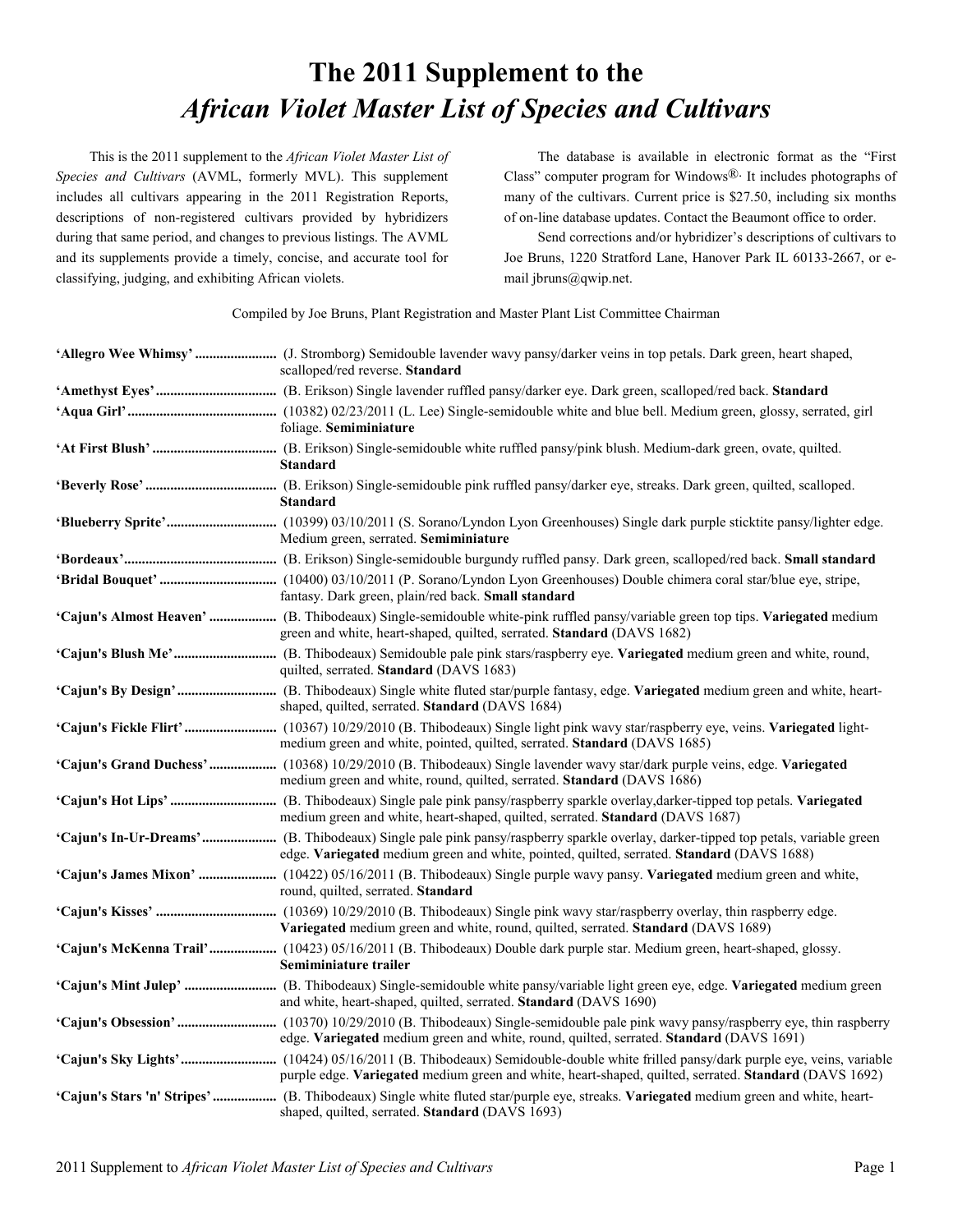| Variegated medium green and white, round, quilted, serrated. Standard (DAVS 1694)                                                                                                   |
|-------------------------------------------------------------------------------------------------------------------------------------------------------------------------------------|
| 'Cajun's Tahitian Princess' (B. Thibodeaux) Single pale pink wavy pansy/raspberry eye. Variegated light-medium green and white,<br>pointed, quilted, serrated. Standard (DAVS 1695) |
| and white, round, quilted, serrated. Standard (DAVS 1696)                                                                                                                           |
| wavy, serrated. Semiminiature                                                                                                                                                       |
| bronze, plain/red bustle back. Standard                                                                                                                                             |
| violet sparkle band, white frilled edge. Medium green, quilted, serrated. Standard                                                                                                  |
| quilted. Semiminiature                                                                                                                                                              |
| quilted. Standard                                                                                                                                                                   |
| green, plain, scalloped. Standard                                                                                                                                                   |
|                                                                                                                                                                                     |
|                                                                                                                                                                                     |
| wavy. Standard                                                                                                                                                                      |
| (Russ/Ukr)                                                                                                                                                                          |
| green and ivory, wavy, serrated. Standard                                                                                                                                           |
| Small standard                                                                                                                                                                      |
| dark green, olive green and beige, plain. Semiminiature                                                                                                                             |
| green, wavy. Standard                                                                                                                                                               |
| Semiminiature                                                                                                                                                                       |
| wavy. Standard (Russ/Ukr)                                                                                                                                                           |
| nain quilted serrated <b>Standard</b>                                                                                                                                               |
|                                                                                                                                                                                     |
| green, spooned, quilted. Standard                                                                                                                                                   |
| Medium green, quilted, serrated. Standard                                                                                                                                           |
| glossy/red back. Large                                                                                                                                                              |
| Variegated dark green, pink and white, quilted, wavy. Standard                                                                                                                      |
| trailer                                                                                                                                                                             |
| medium green, white and pink, heart-shaped, quilted. Semiminiature                                                                                                                  |
| plain, quilted. Semiminiature                                                                                                                                                       |
| Semiminiature trailer                                                                                                                                                               |
| medium green and white, plain, quilted. Standard                                                                                                                                    |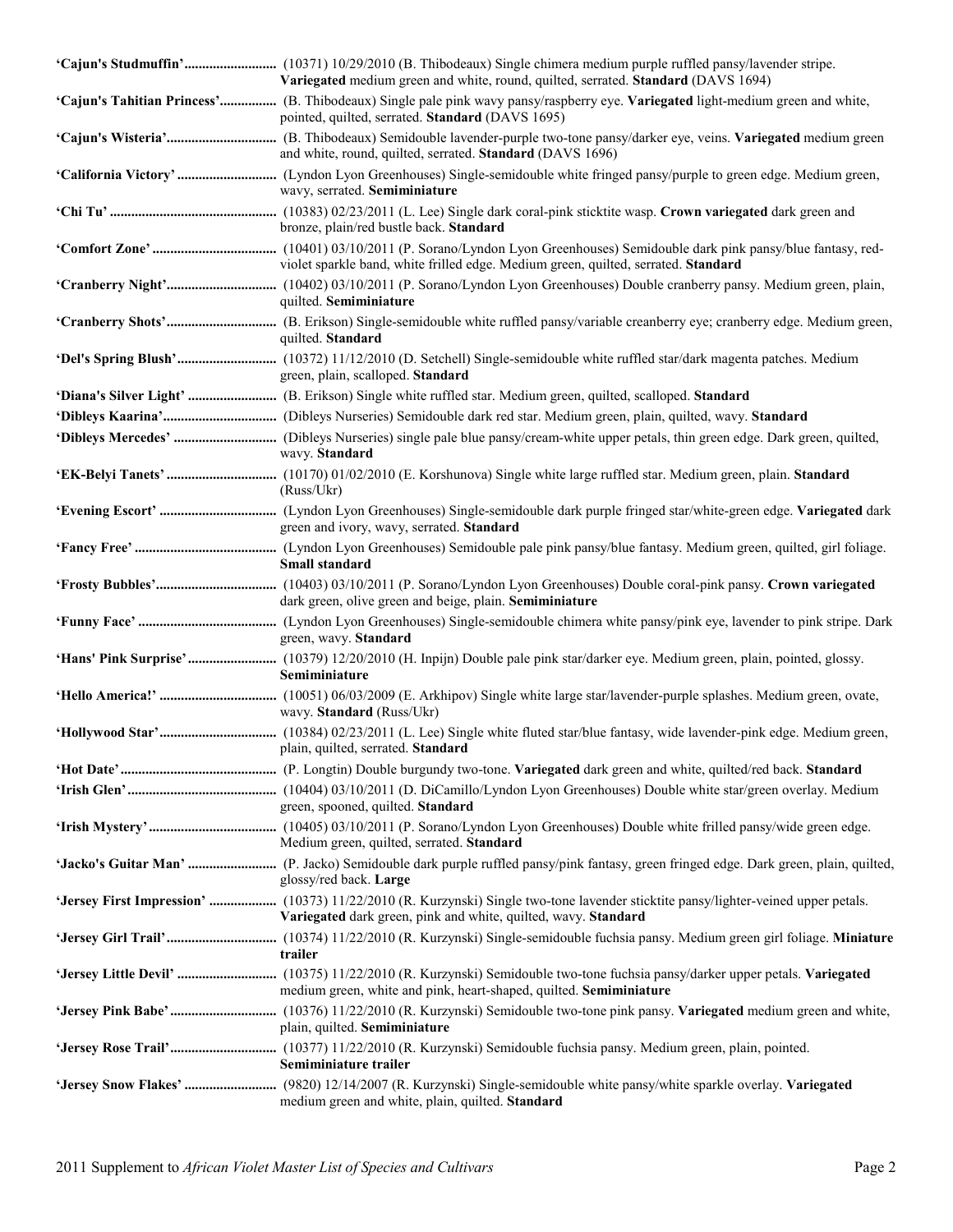| Semiminiature trailer                                                                                                                                                    |
|--------------------------------------------------------------------------------------------------------------------------------------------------------------------------|
| (DAVS 1670)                                                                                                                                                              |
| Light green, ruffled, wavy. Standard                                                                                                                                     |
| ovate, quilted. Semiminiature                                                                                                                                            |
| cream, wavy. Standard                                                                                                                                                    |
| 'Ko's Cherries Indulgence' (10425) 08/23/2011 (S. Ko) Single chimera white pansy/pink stripe. Medium green, plain. Standard                                              |
| glossy, hairy, wavy, scalloped. Standard                                                                                                                                 |
| white, wavy Standard                                                                                                                                                     |
| serrated. Semiminiature                                                                                                                                                  |
| 'Ko's Lavender Inspiration'  (10427) 08/23/2011 (S. Ko) Semidouble chimera white star/lavender-purple stripe. Variegated medium<br>green and white, plain. Standard      |
| 'Ko's Lavender Whisper' (10428) 08/23/2011 (S. Ko) Semidouble chimera white star/purple-fantasied lavender stripe. Variegated<br>medium green and white, plain. Standard |
|                                                                                                                                                                          |
| white, pointed. Miniature                                                                                                                                                |
| white, pointed. Miniature                                                                                                                                                |
|                                                                                                                                                                          |
| serrated. Semiminiature                                                                                                                                                  |
| and white, ovate, serrated. Semiminiature                                                                                                                                |
| 'Ko's Midsummer Night'  (10432) 08/23/2011 (S. Ko) Single chimera pink fluted wasp/pale yellow stripe. Medium green, wavy.<br><b>Standard</b>                            |
| white, quilted, glossy. Semiminiature                                                                                                                                    |
| scalloped. Standard                                                                                                                                                      |
| Medium green, plain. Standard                                                                                                                                            |
| plain. Standard                                                                                                                                                          |
| green, wavy. Standard                                                                                                                                                    |
| edge, green-tipped upper petals. Medium green, wavy. Large                                                                                                               |
| girl foliage. Semiminiature                                                                                                                                              |
| green, yellow and beige, ovate. Semiminiature                                                                                                                            |
| green, yellow and beige, ovate. Semiminiature                                                                                                                            |
| quilted, scalloped. Standard                                                                                                                                             |
| and white, plain. Standard (Russ/Ukr)                                                                                                                                    |
| stripe. Medium green, pointed, quilted, serrated. Semiminiature                                                                                                          |
|                                                                                                                                                                          |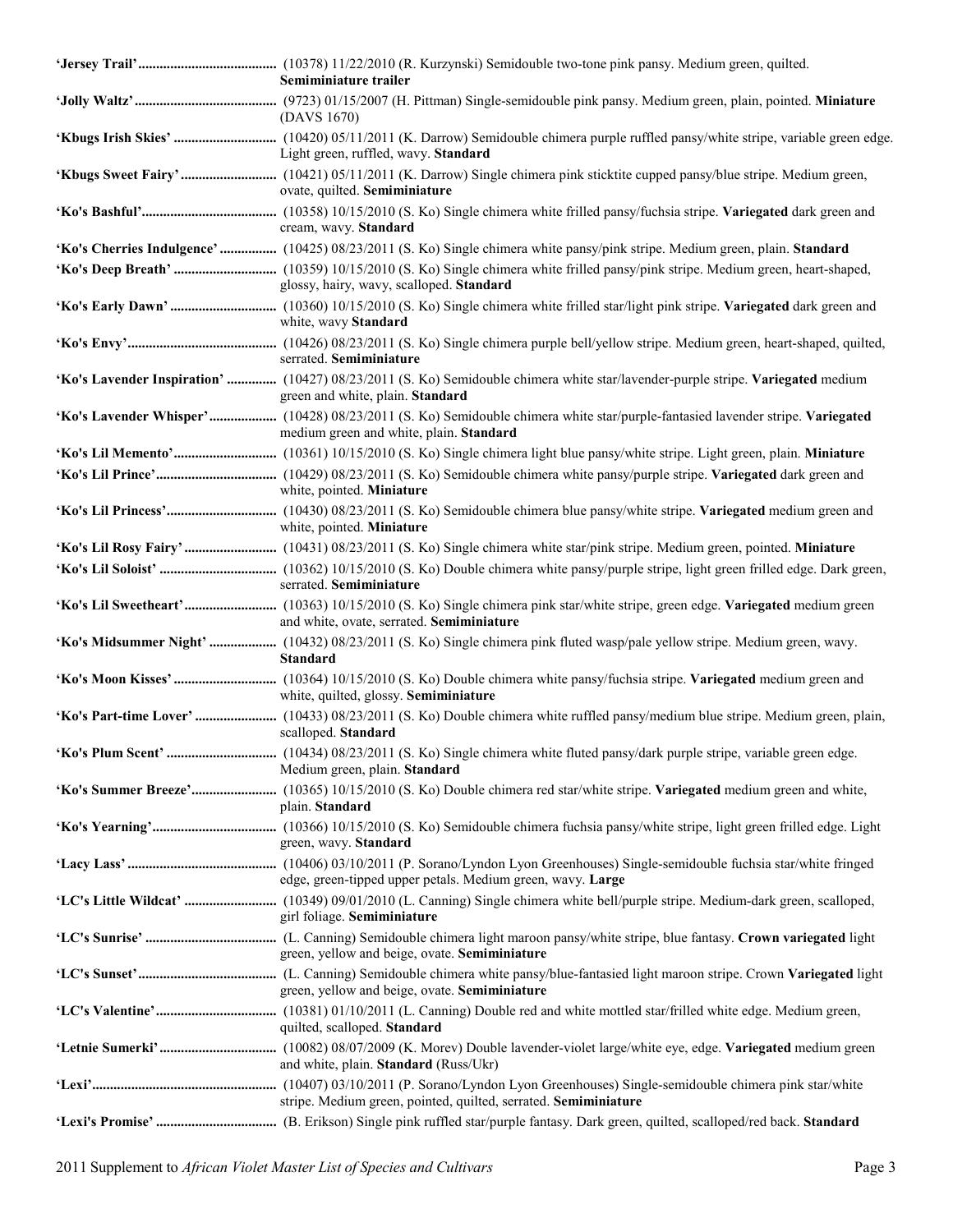| fantasy, fringed white edge. Variegated dark green and beige, quilted, serrated/red back. Standard                                                                                                                                  |
|-------------------------------------------------------------------------------------------------------------------------------------------------------------------------------------------------------------------------------------|
| heart-shaped/red back. Miniature                                                                                                                                                                                                    |
| fantasy. Variegated dark green and ivory, plain. Large                                                                                                                                                                              |
| Semiminiature                                                                                                                                                                                                                       |
| maroon fringed edge. Variegated dark green, beige and light yellow, plain. Large                                                                                                                                                    |
| 'Ma's Butterfly Garden' (10350) 09/30/2010 (O. Robinson) Semidouble white ruffled pansy/pink blush, dark pink and blue fantasy<br>band, thin white-green edge. Variegated medium green and white, quilted. Standard                 |
| white and pink, quilted, ruffled. Standard                                                                                                                                                                                          |
| green and white, quilted, ruffled. Standard                                                                                                                                                                                         |
| bronze, plain/red back. Standard                                                                                                                                                                                                    |
| green, plain. Standard                                                                                                                                                                                                              |
|                                                                                                                                                                                                                                     |
| and ivory, plain. Semiminiature                                                                                                                                                                                                     |
| 'Optimara EverBeautiful' (Holtkamp) Single-semidouble purple and dark lavender frilled pansy/green edge. Dark green, plain, wavy,<br>scalloped, serrated/red back. Large (DAVS 1671)                                                |
| scalloped, serrated. Large (DAVS 1672)                                                                                                                                                                                              |
| 'Optimara EverHarmony'  (9124) 05/29/2002 (R. Holtkamp) Single white to pale pink sticktite frilled pansy/variable darker eye, band;<br>light green edge. Medium green, plain, glossy, hairy, wavy, scalloped. Standard (DAVS 1674) |
| scalloped, serrated. Large (DAVS 1675)                                                                                                                                                                                              |
| edge. Dark green, heart-shaped, glossy, hairy, wavy, scalloped/red back. Standard (DAVS 1676)                                                                                                                                       |
| 'Optimara EverPraise' (9126) 05/29/2002 (R. Holtkamp) Single medium blue sticktite pansy/light green frilled edge. Medium<br>green, heart-shaped, glossy, hairy, wavy, scalloped. Large (DAVS 1677)                                 |
| scalloped, serrated. Large (DAVS 1678)                                                                                                                                                                                              |
| 'Optimara EverRejoice'  (Holtkamp) Single-semidouble salmon-pink frilled pansy/green-salmon edge. Medium green, plain, wavy,<br>scalloped, serrated/red back. Large (DAVS 1679)                                                     |
| 'Optimara EverSpecial'  (Holtkamp) Single-semidouble purple-blue frilled pansy/white-green edge. Dark green, plain, wavy,<br>scalloped, serrated/red back. Large (DAVS 1680)                                                        |
| (DAVS 1681)                                                                                                                                                                                                                         |
| plain, round. Standard trailer                                                                                                                                                                                                      |
|                                                                                                                                                                                                                                     |
| stripe. Medium green, plain. Standard                                                                                                                                                                                               |
|                                                                                                                                                                                                                                     |
| scalloped. Small standard                                                                                                                                                                                                           |
| fantasy. Medium green, plain. Standard                                                                                                                                                                                              |
| serrated. Standard                                                                                                                                                                                                                  |
| Mosaic Variegated light green and ivory, plain. Semiminiature                                                                                                                                                                       |
|                                                                                                                                                                                                                                     |